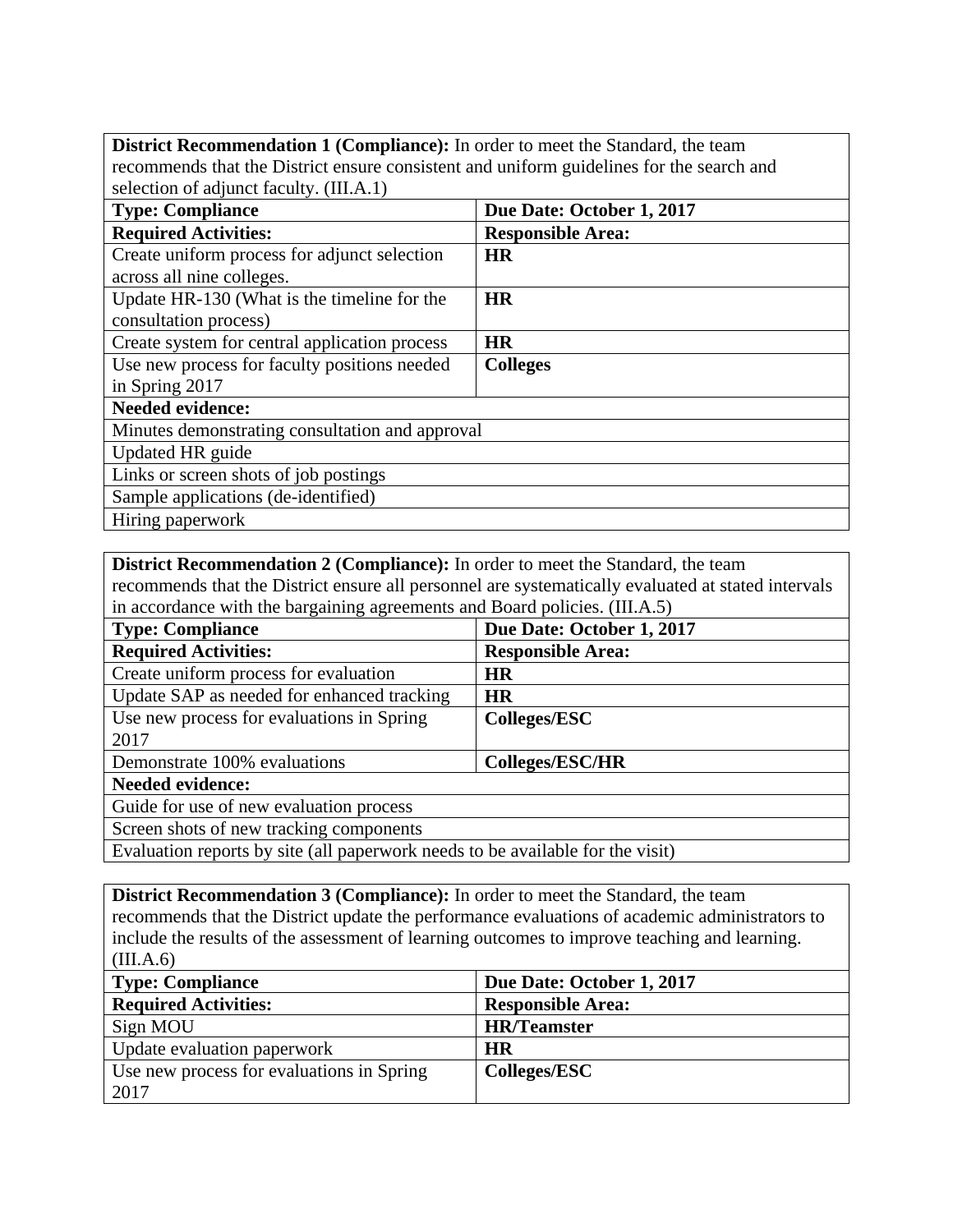| Demonstrate 100% evaluations                        | <b>Colleges/ESC/HR</b>                                          |
|-----------------------------------------------------|-----------------------------------------------------------------|
| Needed evidence:                                    |                                                                 |
| Signed MOU                                          |                                                                 |
| New evaluation forms                                |                                                                 |
| <b>Example of evaluations</b>                       |                                                                 |
| $\mathbf{r}$ $\mathbf{r}$ $\mathbf{r}$ $\mathbf{r}$ | $\mathbf{H}$ and $\mathbf{C}$ and $\mathbf{H}$ and $\mathbf{H}$ |

Evaluation reports by site (all paperwork needs to be available for the visit)

| <b>District Recommendation 4 (Compliance):</b> In order to meet the Standard, the team       |  |  |
|----------------------------------------------------------------------------------------------|--|--|
| recommends that the District and colleges develop a comprehensive Business                   |  |  |
| Continuity/Disaster Recovery plan to ensure reliable access, safety, and security. (III.C.3) |  |  |

| <b>Type: Compliance</b>                      | Due Date: October 1, 2017                  |
|----------------------------------------------|--------------------------------------------|
| <b>Required Activities:</b>                  | <b>Responsible Area:</b>                   |
| Develop Business Continuity Plan             | IT                                         |
| Develop budget and timeline of the plan      | IT                                         |
| Fund required elements of plan               | <b>Finance and Resource Development</b>    |
| Purchase needed equipment and software       | <b>IT/Finance and Resource Development</b> |
| Develop procedure guide for use in the event | IT                                         |
| the disaster recovery plan must be enacted   |                                            |
| <b>Needed evidence:</b>                      |                                            |
| <b>Business Continuity Plan</b>              |                                            |
| Budget request                               |                                            |
| Board approvals of expenditures              |                                            |
| Procedure guide                              |                                            |

**District Recommendation 6 (Compliance):** In order to meet the Standard, the team recommends that the District comprehensively responds to the recurring audit findings concerning: 1) the internal control weakness in information technology controls over the areas of security and change management; and 2) the state compliance exceptions related to "To Be Arranged" (TBA) hours attendance documentation and course classifications. (III.D.7)

| <b>Type: Compliance</b>               | Due Date: October 1, 2017             |  |
|---------------------------------------|---------------------------------------|--|
| <b>Required Activities:</b>           | <b>Responsible Area:</b>              |  |
| Develop WSCH TBA review process       | <b>EPIE</b>                           |  |
| Implement new WSCH TBA review process | <b>EPIE/Colleges</b>                  |  |
| Conduct audit                         | <b>EPIE/Colleges/External Auditor</b> |  |
| Review findings                       | <b>EPIE/Colleges/IT</b>               |  |
| <b>Needed evidence:</b>               |                                       |  |
| <b>WSCH TBA Review Process</b>        |                                       |  |
| Minutes approving process             |                                       |  |
| Sample Emails                         |                                       |  |
| Sample documentation                  |                                       |  |
| Audit report                          |                                       |  |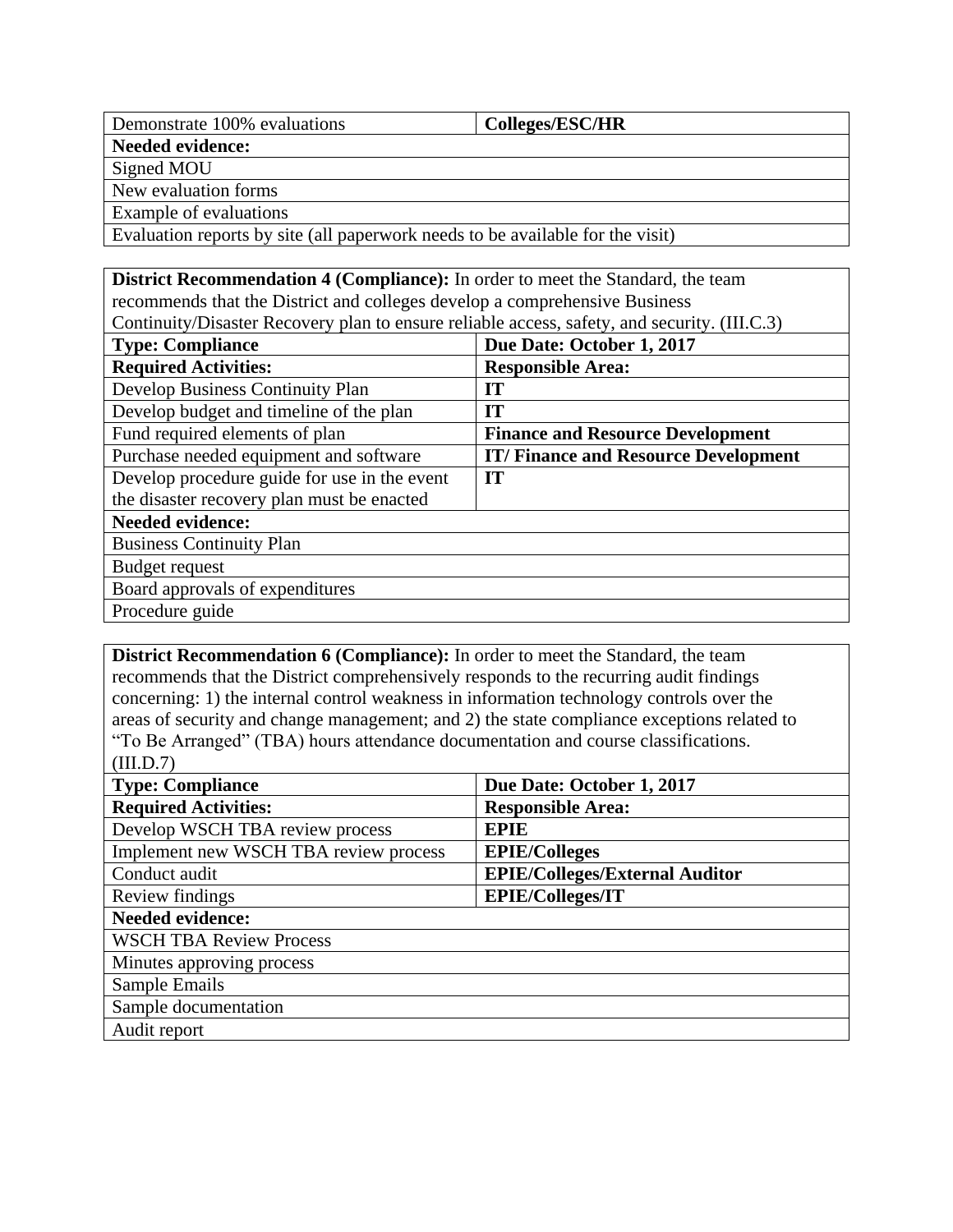**District Recommendation 8 (Compliance):** In order to meet the Standard, the team recommends that the District develop a process to capture the full impact of the District's liability for load banking and to record the liability in the District's financial statements. (III.D.12)

| <b>Type: Compliance</b>                     | Due Date: October 1, 2017                       |
|---------------------------------------------|-------------------------------------------------|
|                                             |                                                 |
| <b>Required Activities:</b>                 | <b>Responsible Area:</b>                        |
| Collect current liability data              | <b>Finance and Resource Development/College</b> |
|                                             | <b>Academic Affairs Office</b>                  |
| Revise process to include submission to the | <b>Finance and Resource Development/College</b> |
| <b>ESC</b>                                  | <b>Academic Affairs Office</b>                  |
| Revise request forms as needed              | <b>Finance and Resource Development/College</b> |
|                                             | <b>Academic Affairs Office</b>                  |
| Document liability on standard reports      | <b>Finance and Resource Development</b>         |
| <b>Needed evidence:</b>                     |                                                 |
| Liability reports including Load Banking    |                                                 |
| New process guide                           |                                                 |
| Revised forms                               |                                                 |
| List of loads banked by college             |                                                 |

**District Recommendation 10 (Compliance):** In order to meet the Standard, the team recommends that the Board adopt policies that clearly define the process for the selection and evaluation of the chancellor. (IV.C.3)

| <b>Type: Compliance</b>                                  | Due Date: October 1, 2017 |
|----------------------------------------------------------|---------------------------|
| <b>Required Activities:</b>                              | <b>Responsible Area:</b>  |
| <b>Update Board Rule</b>                                 | <b>Chancellor/Board</b>   |
| Complete updated evaluation process                      | <b>Chancellor/Board</b>   |
| <b>Needed evidence:</b>                                  |                           |
| Board agenda and minutes for BR approval                 |                           |
| <b>Updated BR</b>                                        |                           |
| Board agenda and minutes reporting out on the evaluation |                           |

**District Recommendation 11 (Compliance):** In order to meet the Standard, the team recommends that the Board establish a formal process for approving the review of policies in which no revisions are made and to regularly assess the effectiveness of all policies in fulfilling the District mission. (IV.C.7)

| <b>Type: Compliance</b>                   | Due Date: October 1, 2017                 |
|-------------------------------------------|-------------------------------------------|
| <b>Required Activities:</b>               | <b>Responsible Area:</b>                  |
| <b>Update regulations</b>                 | <b>Chancellor, Deputy Chancellor, OGC</b> |
| Bring Board Rules in bulk for review      | <b>Senior Staff, Board</b>                |
| <b>Needed evidence:</b>                   |                                           |
| Board agenda and minutes showing approval |                                           |
| <b>Updated regulation</b>                 |                                           |
| <b>Updated BR</b> review forms            |                                           |
| Schedule of BR review                     |                                           |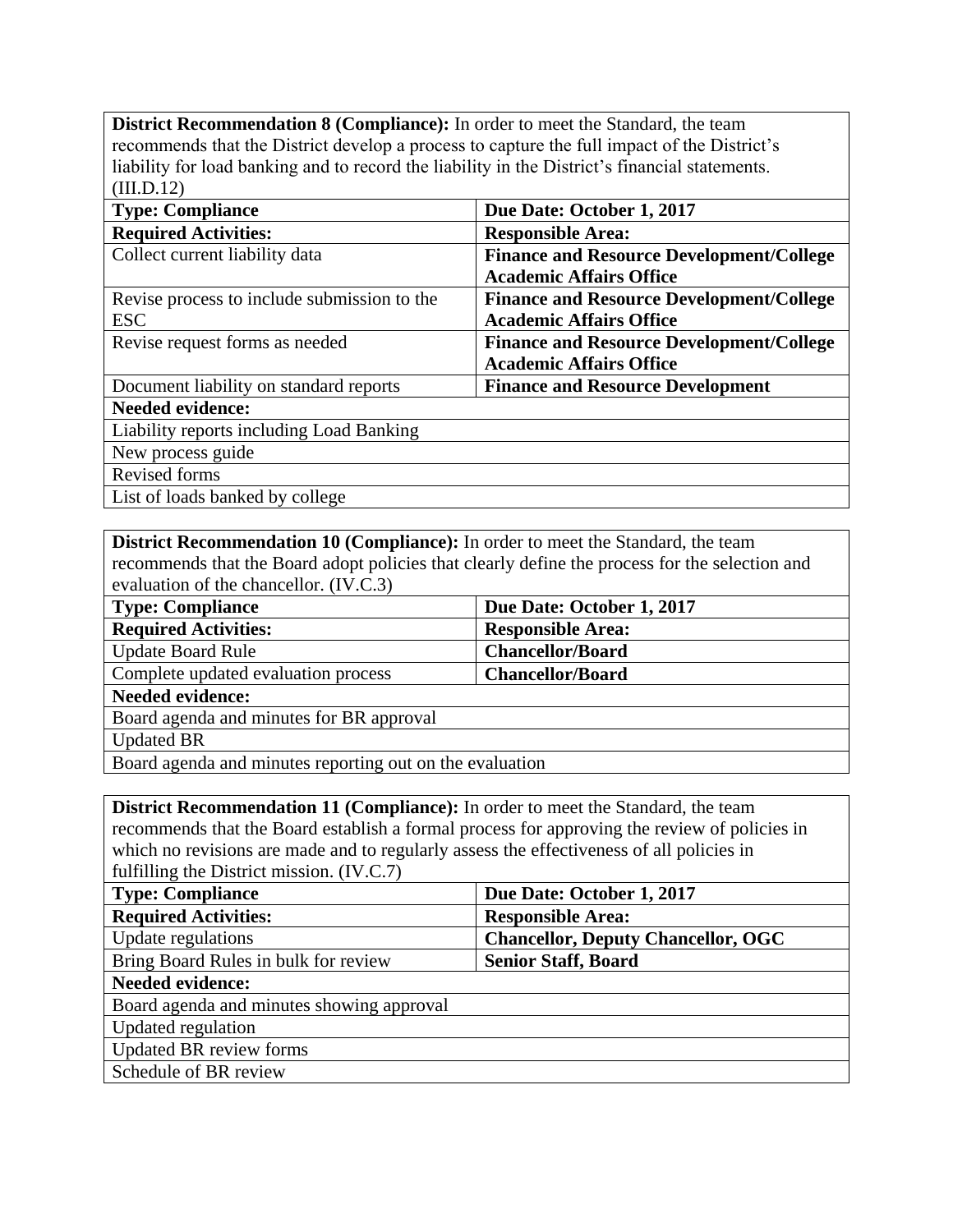**District Recommendation 5 (Improvement):** In order to increase effectiveness and better assess financial resource availability, the team recommends that the District implement a District position control system to track and budget for personnel costs. (III.D.4)

| <b>Type: Compliance</b>                                                                                | Due Date: Midterm report 2020              |
|--------------------------------------------------------------------------------------------------------|--------------------------------------------|
| <b>Required Activities:</b>                                                                            | <b>Responsible Area:</b>                   |
| Make changes to SAP as needed                                                                          | IT                                         |
| Develop process guide demonstrating the<br>requirement that budget be available for a hire<br>to occur | <b>HR/Finance and Resource Development</b> |
| <b>Needed evidence:</b>                                                                                |                                            |
| <b>TBD</b>                                                                                             |                                            |

**District Recommendation 7 (Improvement):** In order to increase effectiveness, the team recommends that the District develop and publicize a plan to fully fund the Other Post Employment Benefit (OPEB) Liability, which is currently funded at 16.06 percent. (III.D.12)

| <b>Type: Compliance</b>                                      | Due Date: Midterm report 2020                   |  |
|--------------------------------------------------------------|-------------------------------------------------|--|
| <b>Required Activities:</b>                                  | <b>Responsible Area:</b>                        |  |
| Actuarial review                                             | <b>Finance and Resource Development</b>         |  |
| Updated plan                                                 | <b>Finance and Resource Development, Board,</b> |  |
|                                                              | <b>DBC</b>                                      |  |
| <b>Needed evidence:</b>                                      |                                                 |  |
| Board and DBC agenda and minutes showing review and approval |                                                 |  |
| Actuarial report                                             |                                                 |  |
| <b>Final Budgets</b>                                         |                                                 |  |
| <b>Account statements</b>                                    |                                                 |  |

**District Recommendation 9 (Improvement):** In order to increase effectiveness, the team recommends that the District review the membership of institutional governance committees to ensure all employee groups, particularly classified staff, have formal input on institutional plans, policies, and other key considerations as appropriate. (IV.A.5)

| <b>Type: Compliance</b>                           | Due Date: Midterm report 2020 |
|---------------------------------------------------|-------------------------------|
| <b>Required Activities:</b>                       | <b>Responsible Area:</b>      |
| Update DPC membership                             | <b>EPIE</b>                   |
| <b>Needed evidence:</b>                           |                               |
| <b>DPC</b> Charter                                |                               |
| DPC Agenda and Minutes                            |                               |
| Revised organizational chart of governance bodies |                               |
| Revised consultation process                      |                               |